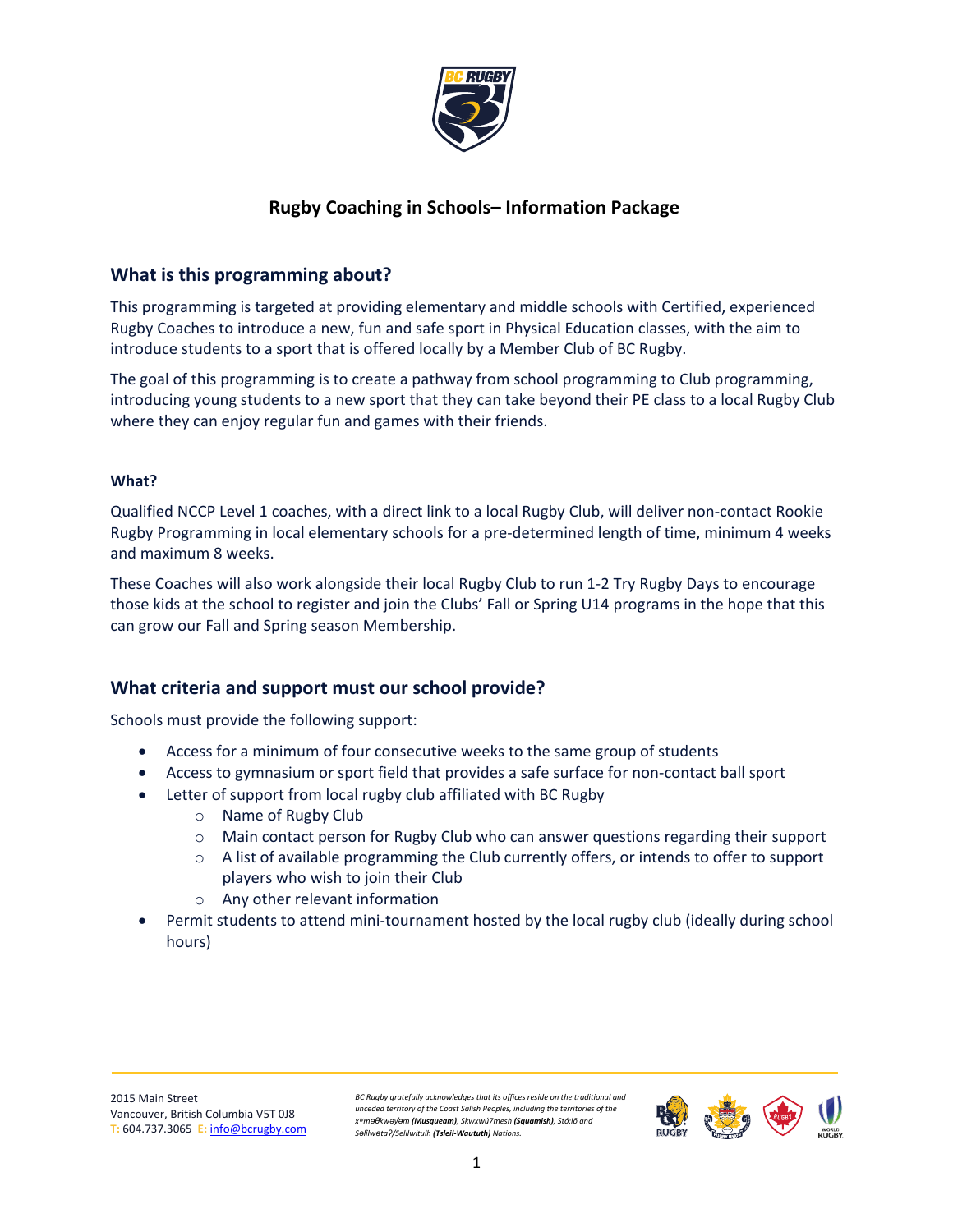

## **What support will BC Rugby provide?**

BC Rugby will provide the following support:

- Recruit, screen, appoint and train all Coaches to deliver non-contact Rugby programming in schools
- All Coaches will be paid and insured via BC Rugby
- Coaching related costs for delivering Rookie Rugby specific programming in local elementary and middle schools
- Preparation and Travel for Coaches to deliver Rookie Rugby specific programming in local elementary and middle schools
- All equipment will be supplied by BC Rugby
- Support schools relationships with BC Rugby Member Clubs and Coaches
- Develop any necessary marketing collateral

It should be noted that schools will not receive any direct funds and all relevant expenses will be covered by BC Rugby.

# **What will coaches do?**

Coaches will provide the following:

- Deliver in-school programming for a minimum of 4 weeks and maximum of 8 weeks
- Run 1-2 Try Rugby Days at a local BC Rugby Member Club for players from schools to join and register ahead of their Fall or Spring Season
- Support the development of relevant marketing materials
- Submit all Rookie Rugby Numbers to Rugby Canada Portal
- Submit report on Try Rugby Days and any other reporting requirements

#### **Timeline**

- Wednesday 15 June, 2022 Programming Applications Close
- Wednesday 22 June, 2022 Programming Decisions made
- July Coaching roles for Round 1 programming open for application
- July Appointment of coaches Round 1 Fall programming
- August, September, October Round 1 Fall programming in schools
- October Coaching roles for Round 2 programming open for application
- October Appointment of coaches Round 1 Fall programming
- January, February, March Round 2 programming in schools

*BC Rugby gratefully acknowledges that its offices reside on the traditional and unceded territory of the Coast Salish Peoples, including the territories of the xʷməθkwəy̓əm (Musqueam), Skwxwú7mesh (Squamish), Stó:lō and Səl̓ílwətaʔ/Selilwitulh (Tsleil-Waututh) Nations.*